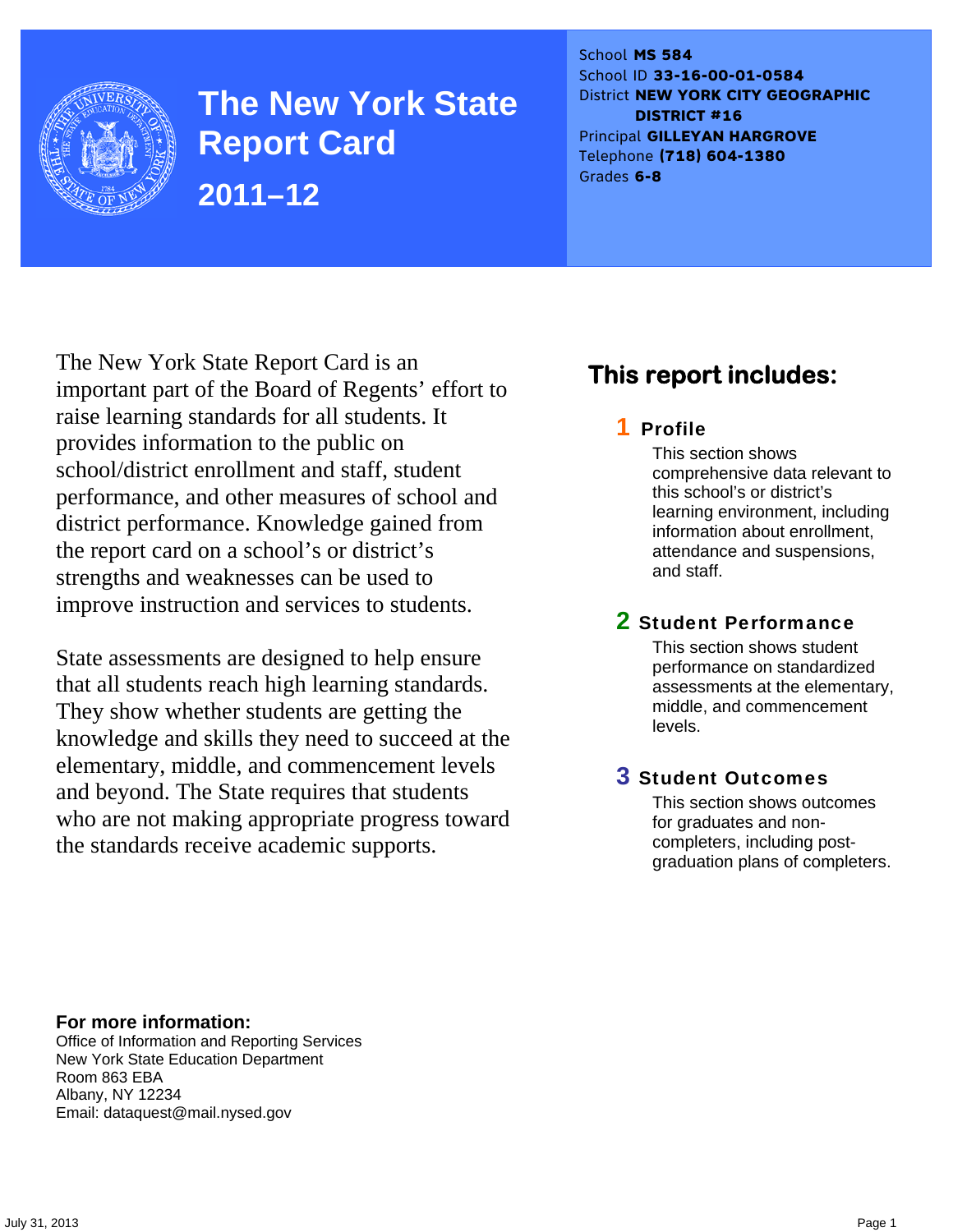**1 Profile** 

School ID **33-16-00-01-0584 #16**

### **Enrollment**

|                            | $2009 - 10$ | $2010 - 11$ | $2011 - 12$    |
|----------------------------|-------------|-------------|----------------|
| Pre-K                      | 0           | $\mathbf 0$ |                |
| Kindergarten               | 0           | $\Omega$    | 0              |
| Grade 1                    | $\Omega$    | $\Omega$    | 0              |
| Grade 2                    | 0           | $\mathbf 0$ | 0              |
| Grade 3                    | $\Omega$    | $\mathbf 0$ | $\mathbf 0$    |
| Grade 4                    | $\Omega$    | $\mathbf 0$ | 0              |
| Grade 5                    | $\Omega$    | $\Omega$    | $\overline{0}$ |
| Grade 6                    | 72          | 54          | 52             |
| <b>Ungraded Elementary</b> | $\Omega$    | $\Omega$    | 0              |
| Grade 7                    | 97          | 71          | 59             |
| Grade 8                    | 100         | 99          | 69             |
| Grade 9                    | 0           | 0           | 0              |
| Grade 10                   | 0           | $\mathbf 0$ | 0              |
| Grade 11                   | $\Omega$    | 0           | 0              |
| Grade 12                   | $\Omega$    | $\mathbf 0$ | 0              |
| <b>Ungraded Secondary</b>  | $\Omega$    | $\mathbf 0$ | $\mathbf 0$    |
| Total K-12                 | 269         | 224         | 180            |

### **Average Class Size**

|                       | $2009 - 10$ | $2010 - 11$ | $2011 - 12$ |  |
|-----------------------|-------------|-------------|-------------|--|
| <b>Common Branch</b>  |             |             |             |  |
| Grade 8               |             |             |             |  |
| English               | 40          | 24          |             |  |
| <b>Mathematics</b>    | 40          | 25          | 40          |  |
| Science               | 30          | 24          | 40          |  |
| <b>Social Studies</b> |             | 25          | 40          |  |
| Grade 10              |             |             |             |  |
| English               |             |             |             |  |
| <b>Mathematics</b>    |             |             |             |  |
| Science               |             |             |             |  |
| <b>Social Studies</b> |             |             |             |  |

School **MS 584** District **NEW YORK CITY GEOGRAPHIC DISTRICT**

### **Enrollment Information**

*Enrollment* counts are as of Basic Educational Data System (BEDS) day, which is typically the first Wednesday of October of the school year. Students who attend BOCES programs on a part-time basis are included in a school's and district's enrollment. Students who attend BOCES on a full-time basis or who are placed full time by the district in an out-of-district placement are not included in a school's or district's enrollment. The state public enrollment includes public school districts, charter schools, and NYSED-operated programs. Students classified by districts as "pre-first" are included in first grade counts. Kindergarten and Pre-K counts include halfand full-day students.

### **Average Class Size Information**

*Average Class Size* is the total registration in specified classes divided by the number of those classes with registration. Common Branch refers to self-contained classes in Grades 1–6.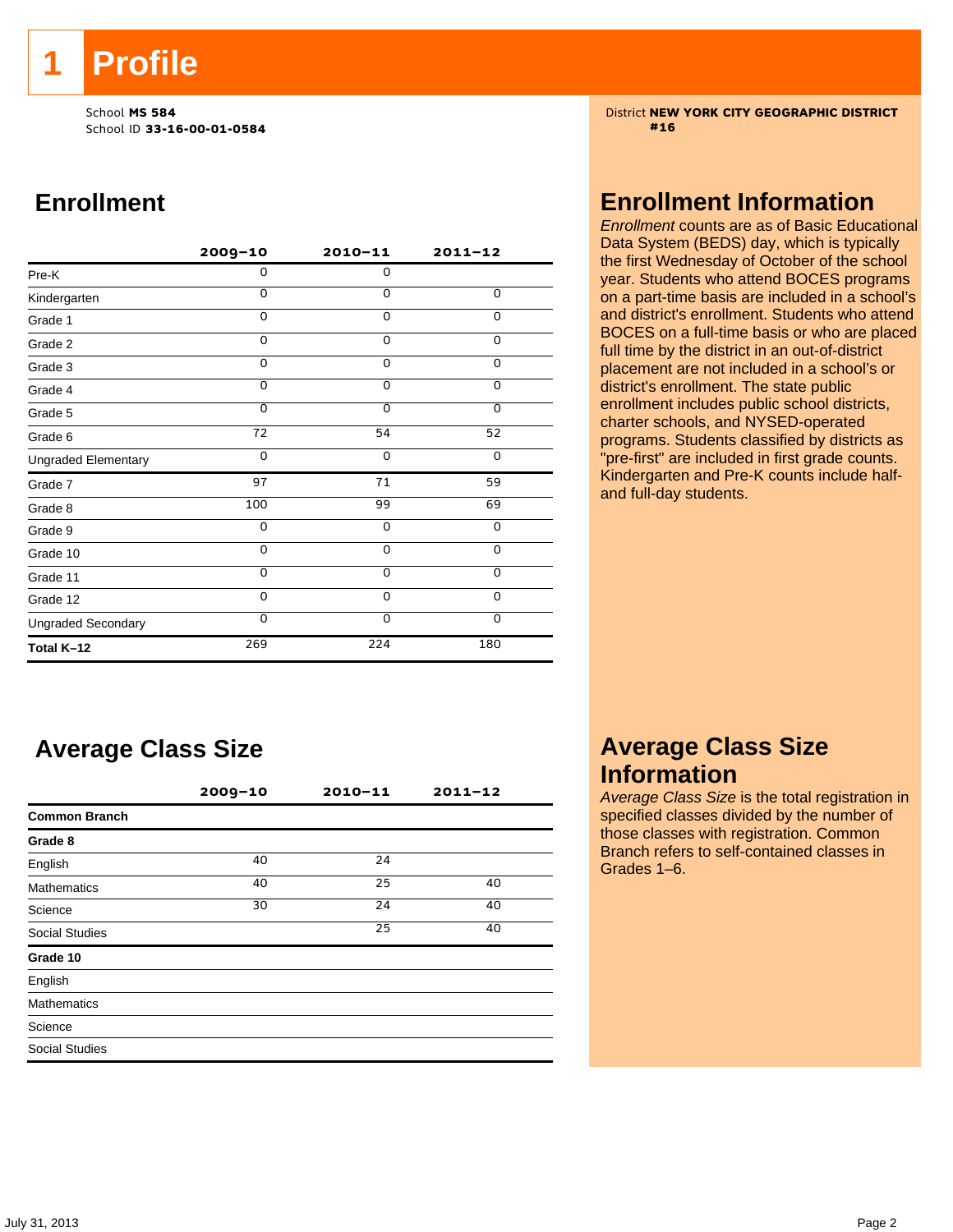School ID **33-16-00-01-0584 #16**

# **Demographic Factors**

|                                                    |                | $2009 - 10$ |                | 2010-11 | $2011 - 12$    |     |  |
|----------------------------------------------------|----------------|-------------|----------------|---------|----------------|-----|--|
|                                                    | #              | ℅           | #              | %       | #              | %   |  |
| Eligible for Free Lunch                            | 237            | 88%         | 200            | 89%     | 164            | 91% |  |
| Reduced Price Lunch                                | 9              | 3%          | 13             | 6%      | 6              | 3%  |  |
| Limited English Proficient                         | $\overline{7}$ | 3%          | 5              | 2%      | 8              | 4%  |  |
| <b>Racial/Ethnic Origin</b>                        |                |             |                |         |                |     |  |
| American Indian or Alaska Native                   | 3              | 1%          | 3              | 1%      | $\overline{2}$ | 1%  |  |
| <b>Black or African American</b>                   | 236            | 88%         | 193            | 86%     | 154            | 86% |  |
| Hispanic or Latino                                 | 28             | 10%         | 26             | 12%     | 22             | 12% |  |
| Asian or Native Hawaiian/Other<br>Pacific Islander | 0              | 0%          | 0              | 0%      | 1              | 1%  |  |
| White                                              | $\overline{2}$ | 1%          | $\overline{2}$ | 1%      | $\mathbf{1}$   | 1%  |  |
| Multiracial                                        | 0              | 0%          | 0              | 0%      | $\Omega$       | 0%  |  |

**Attendance and Suspensions** 

|                            |   | $2008 - 09$ |    | $2009 - 10$ | $2010 - 11$ |     |
|----------------------------|---|-------------|----|-------------|-------------|-----|
|                            | # | %           | #  | %           | #           | %   |
| Annual Attendance Rate     |   | 91%         |    | 89%         |             | 88% |
| <b>Student Suspensions</b> | 9 | 3%          | 16 | 6%          | 6           | 3%  |

School **MS 584** District **NEW YORK CITY GEOGRAPHIC DISTRICT**

### **Demographic Factors Information**

*Eligible for Free Lunch* and *Reduced-Price Lunch* percentages are determined by dividing the number of approved lunch applicants by the Basic Educational Data System (BEDS) enrollment in full-day Kindergarten through Grade 12.

### **Attendance and Suspensions Information**

*Annual Attendance Rate* is determined by dividing the school's (or district's) total actual attendance by the total possible attendance for a school year. A school's (or district's) actual attendance is the sum of the number of students in attendance on each day the school (or district's schools) was open during the school year. Possible attendance is the sum of the number of enrolled students who should have been in attendance on each day the school (or schools) was open during the school year. The state's *Annual Attendance Rate* is a weighted average of all districtlevel attendance rates.

*Student Suspension* rate is determined by dividing the number of students who were suspended from school (not including inschool suspensions) for one full day or longer anytime during the school year by the Basic Educational Data System (BEDS) day enrollments for that school year. A student is counted only once, regardless of whether the student was suspended one or more times during the school year.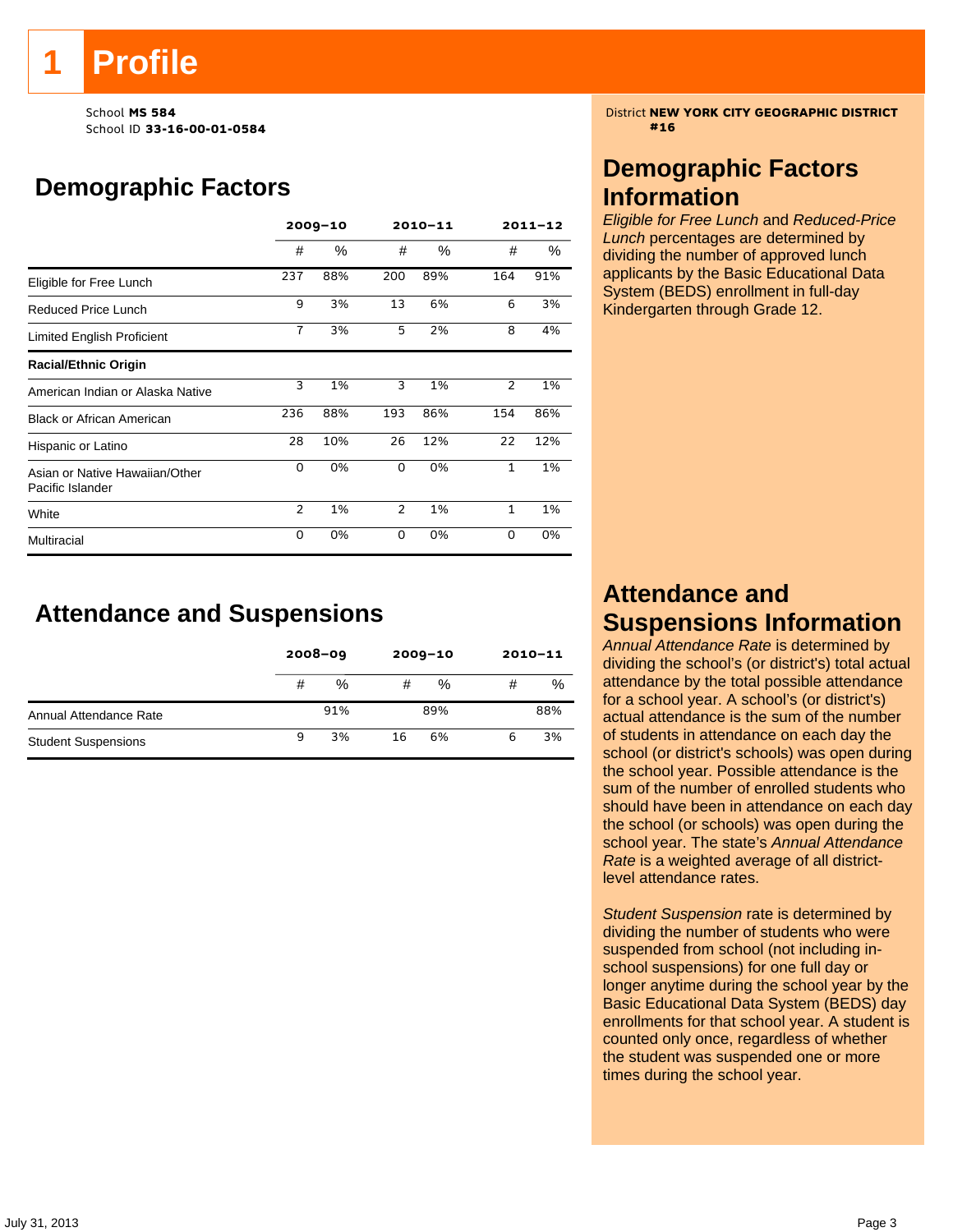# **Teacher Qualifications**

|                                                                                               | $2009 - 10$ | $2010 - 11$ | $2011 - 12$ |
|-----------------------------------------------------------------------------------------------|-------------|-------------|-------------|
| <b>Total Number of Teachers</b>                                                               | 22          | 19          | 19          |
| Percent with No Valid Teaching<br>Certificate                                                 | 9%          | 0%          | 0%          |
| Percent Teaching Out of Certification                                                         | 23%         | 11%         | 0%          |
| Percent with Fewer than Three Years of<br>Experience                                          | 18%         | 5%          | 0%          |
| Percentage with Master's Degree Plus<br>30 Hours or Doctorate                                 | 18%         | 16%         | 11%         |
| <b>Total Number of Core Classes</b>                                                           | 25          | 24          | 22          |
| Percent Not Taught by Highly Qualified<br>Teachers in This School*                            | 28%         | 8%          | 0%          |
| Percent Not Taught by Highly Qualified<br>Teachers in This District**                         | 13%         | 12%         | 8%          |
| Percent Not Taught by Highly Qualified<br>Teachers in High-Poverty Schools<br>Statewide       | 6%          | 5%          | 4%          |
| Percent Not Taught by Highly Qualified<br><b>Teachers in Low-Poverty Schools</b><br>Statewide | 1%          | 0%          | 1%          |
| <b>Total Number of Classes</b>                                                                | 37          | 30          | 27          |
| Percent Taught by Teachers Without<br>Appropriate Certification                               | 19%         | 7%          | 19%         |

\*Not available at the district or statewide level.

\*\*Not available for charter schools or at the statewide level.

## **Teacher Turnover Rate**

|                                                                       | $2008 - 09$ | 2009-10 | 2010-11 |
|-----------------------------------------------------------------------|-------------|---------|---------|
| Turnover Rate of Teachers with<br>Fewer than Five Years of Experience | 0%          | 40%     | 33%     |
| <b>Turnover Rate of All Teachers</b>                                  | 6%          | 36%     | 21%     |

### **Staff Counts**

|                                       | $2009 - 10$ | $2010 - 11$ | $2011 - 12$ |
|---------------------------------------|-------------|-------------|-------------|
| <b>Total Other Professional Staff</b> |             |             | 6           |
| Total Paraprofessionals*              | N/A         | N/A         | N/A         |
| <b>Assistant Principals</b>           |             |             |             |
| Principals                            |             |             |             |

\*Not available at the school level.

School **MS 584** District **NEW YORK CITY GEOGRAPHIC DISTRICT #16**

### **Teacher Qualifications Information**

The *Percent Teaching Out of Certification* for public schools is the percent doing so on more than an incidental basis; that is, the percent teaching for more than five periods per week outside certification.

*Core Classes* are primarily K–6 common branch, English, mathematics, science, social studies, art, music, and foreign languages. To be *Highly Qualified*, a teacher must have at least a Bachelor's degree, be certified to teach in the subject area or otherwise in accordance with state standards, and show subject matter competency.

In public schools, a teacher who taught one class outside of the certification area(s) is counted as *Highly Qualified* provided that 1) the teacher had been determined by the school or district through the HOUSSE process or other state-accepted methods to have demonstrated acceptable subject knowledge and teaching skills and 2) the class in question was not the sole assignment reported. Credit for incidental teaching does not extend beyond a single assignment. Independent of *Highly Qualified Teacher* status, any assignment for which a teacher did not hold a valid certificate still registers as teaching out of certification.

In charter schools, a teacher is counted as *Highly Qualified* if the teacher has at least a Bachelor's degree, is certified to teach, and shows subject matter competency. Enabling legislation considers charter school teachers to be certified if they hold any valid teaching certificate. Enabling legislation also permits up to 30 percent (with a maximum of five) of charter school teachers to be without certification and to be considered *Highly Qualified* if they meet all remaining criteria.

*High-poverty* and *low-poverty* schools are those schools in the upper and lower quartiles, respectively, for percentage of students eligible for a free or reduced-price lunch.

### **Teacher Turnover Rate Information**

*Teacher Turnover Rate* for a specified school year is the number of teachers in that school year who were not teaching in the following school year divided by the number of teachers in the specified school year, expressed as a percentage.

### **Staff Counts Information**

*Other Professionals* includes administrators, guidance counselors, school nurses, psychologists, and other professionals who devote more than half of their time to nonteaching duties.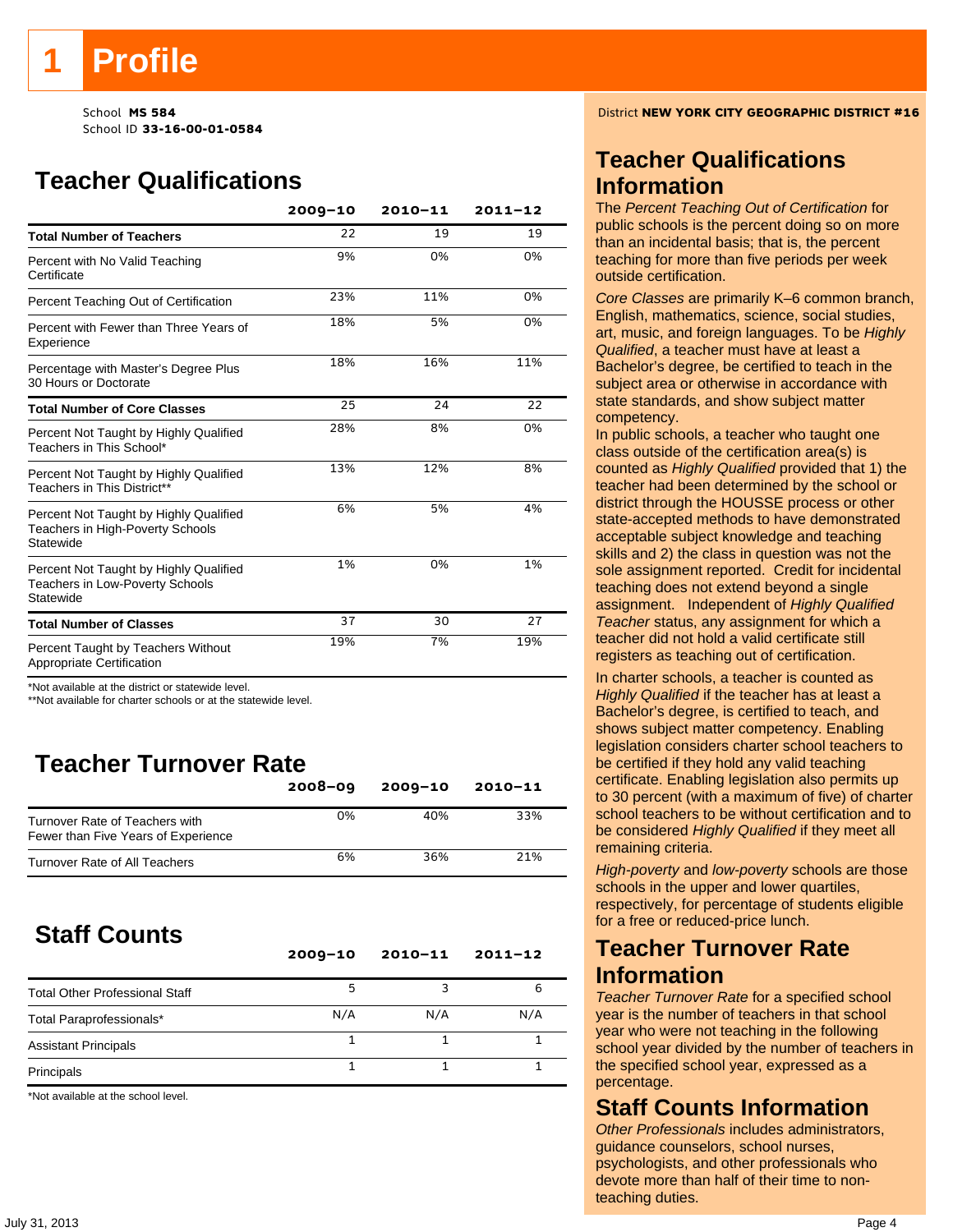# **2 Student Performance**

School ID **33-16-00-01-0584 #16**

# School **MS 584** District **NEW YORK CITY GEOGRAPHIC DISTRICT**

This section contains annual assessment data for students at the elementary, middle, and commencement levels as well as the performance of secondary-level cohorts on standardized achievement assessments.

### **New York State Testing Program (NYSTP) Assessments**

The New York State Testing Program assessments are administered in English language arts (ELA) and mathematics in grades 3 through 8. The Performance Level Descriptors for these assessments are provided below:

#### **English Language Arts**

**Level 1: Below Standard** 

Student performance does not demonstrate an understanding of the English language arts knowledge and skills expected at this grade level.

#### **Level 2: Meets Basic Standard**

Student performance demonstrates a partial understanding of the English language arts knowledge and skills expected at this grade level. **Level 3: Meets Proficiency Standard** 

Student performance demonstrates an understanding of the English language arts knowledge and skills expected at this grade level. **Level 4: Exceeds Proficiency Standard** 

Student performance demonstrates a thorough understanding of the English language arts knowledge and skills expected at this grade level.

#### **Mathematics**

#### **Level 1: Below Standard**

Student performance does not demonstrate an understanding of the mathematics content expected at this grade level.

#### **Level 2: Meets Basic Standard**

Student performance demonstrates a partial understanding of the mathematics content expected at this grade level.

#### **Level 3: Meets Proficiency Standard**

Student performance demonstrates an understanding of the mathematics content expected at this grade level.

#### **Level 4: Exceeds Proficiency Standard**

Student performance demonstrates a thorough understanding of the mathematics content expected at this grade level.

#### **New York State Alternate Assessment (NYSAA)**

The New York State Alternate Assessments are administered in English language arts (ELA) and mathematics to ungraded students with severe cognitive disabilities whose ages are equivalent to graded students in grades 3 through 8 and secondary level. They are administered in science to students with disabilities age equivalent to graded students in grades 4, 8, and secondary level. And they are administered in social studies at the secondary level only.

#### **New York State English as a Second Language Achievement Tests (NYSESLAT)**

The New York State English as a Second Language Achievement Tests are administered in grades K through 12 to limited English proficient students.

#### **Secondary-Level Cohorts**

A secondary-level cohort consists of all students who first entered grade 9 anywhere or, in the case of ungraded students with disabilities, reached their seventeenth birthday in a particular year. The 2008 cohort consists of all students who first entered grade 9 anywhere or, in the case of ungraded students with disabilities, reached their seventeenth birthday between July 1, 2008 and June 30, 2009. The 2007 cohort consists of all students who first entered grade 9 anywhere or, in the case of ungraded students with disabilities, reached their seventeenth birthday between July 1, 2007 and June 30, 2008. For more detailed information on cohort definitions, see *Secondary-Level Cohort Definitions* at http://www.p12.nysed.gov/irs/sirs/.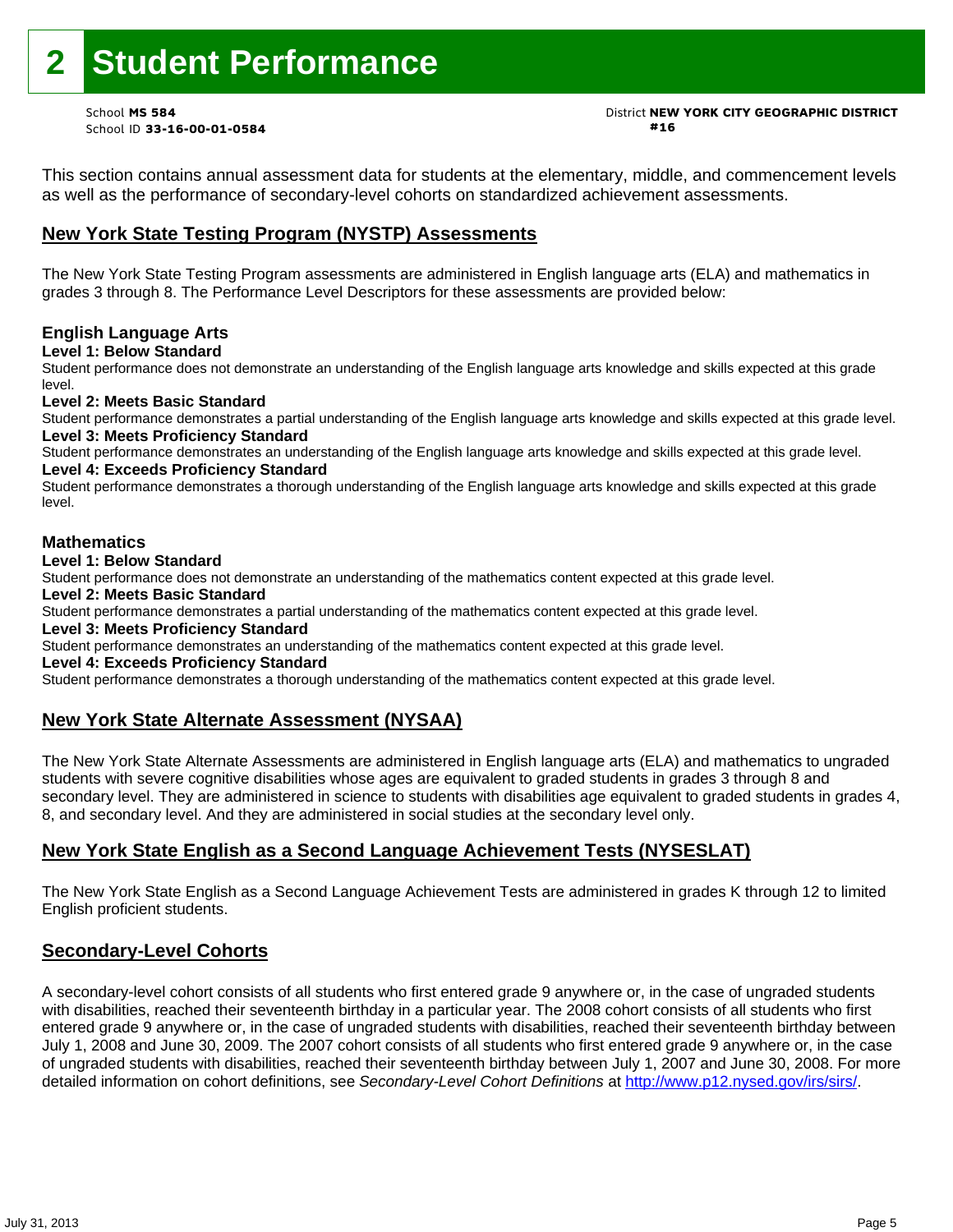# **Results in Grade 6 English Language Arts**

|                                                         |      | <b>This School</b>   |                                 |                  | <b>School District</b> |                                 |          | <b>NY State Public</b> |                                 |          |
|---------------------------------------------------------|------|----------------------|---------------------------------|------------------|------------------------|---------------------------------|----------|------------------------|---------------------------------|----------|
|                                                         |      |                      | Percentage scoring at level(s): |                  |                        | Percentage scoring at level(s): |          |                        | Percentage scoring at level(s): |          |
|                                                         |      | 2-4                  | $3 - 4$                         | 4                | $2 - 4$                | $3 - 4$                         | 4        | $2 - 4$                | $3 - 4$                         | 4        |
| 2012 Mean Score: 651<br>2011 Mean Score: 650            |      |                      | *Range: 644-785 662-785 694-785 |                  |                        |                                 |          |                        |                                 |          |
| $\blacksquare$ 2011-12<br><b>The Company</b><br>2010-11 | 100% | ⊧ <sup>84%</sup> 78% | 18% 17%                         | 0%<br>0%         | 81%<br>76%             | 28% 26%                         | 0%<br>0% | 89% 88%                | 56% 56%                         | 4%<br>2% |
| Number of Tested Students:                              |      | 36<br>43             | 9<br>8                          | 0<br>$\mathbf 0$ | 543<br>573             | 199<br>185                      | ٩<br>1   |                        |                                 |          |

٦

| <b>Results by</b>                               |                | 2011-12 School Year |                                 |    | 2010-11 School Year |         |                                 |    |
|-------------------------------------------------|----------------|---------------------|---------------------------------|----|---------------------|---------|---------------------------------|----|
| <b>Student Group</b>                            | Total          |                     | Percentage scoring at level(s): |    | Total               |         | Percentage scoring at level(s): |    |
|                                                 | Tested         | $2 - 4$             | $3 - 4$                         | 4  | Tested              | $2 - 4$ | $3 - 4$                         | 4  |
| <b>All Students</b>                             | 51             | 84%                 | 18%                             | 0% | 46                  | 78%     | 17%                             | 0% |
| Female                                          | 35             | 89%                 | 20%                             | 0% | 22                  | 86%     | 23%                             | 0% |
| Male                                            | 16             | 75%                 | 13%                             | 0% | 24                  | 71%     | 13%                             | 0% |
| American Indian or Alaska Native                |                |                     |                                 |    |                     |         |                                 |    |
| <b>Black or African American</b>                | 44             | 84%                 | 18%                             | 0% | 39                  | 79%     | 18%                             | 0% |
| Hispanic or Latino                              | 5.<br>.        |                     |                                 |    | 6                   |         |                                 |    |
| Asian or Native Hawaiian/Other Pacific Islander | 1              |                     |                                 |    |                     |         |                                 |    |
| White                                           |                |                     |                                 |    | 1                   |         |                                 |    |
| Multiracial                                     |                |                     |                                 |    |                     |         |                                 |    |
| Small Group Totals                              | 7              | 86%                 | 14%                             | 0% | 7                   | 71%     | 14%                             | 0% |
| <b>General-Education Students</b>               | 37             | 89%                 | 24%                             | 0% | 31                  | 87%     | 23%                             | 0% |
| <b>Students with Disabilities</b>               | 14             | 71%                 | 0%                              | 0% | 15                  | 60%     | 7%                              | 0% |
| <b>English Proficient</b>                       | 50             |                     |                                 |    | 45                  |         |                                 |    |
| <b>Limited English Proficient</b>               | 1              |                     |                                 |    | 1                   |         |                                 |    |
| Economically Disadvantaged                      | 49             |                     |                                 |    | 44                  |         |                                 |    |
| Not Disadvantaged                               | $\overline{2}$ |                     |                                 |    | 2                   |         |                                 |    |
| Migrant                                         |                |                     |                                 |    |                     |         |                                 |    |
| Not Migrant                                     | 51             | 84%                 | 18%                             | 0% | 46                  | 78%     | 17%                             | 0% |

#### **NOTES**

The – symbol indicates that data for a group of students have been suppressed. If a group has fewer than five students,

data for that group and the next smallest group(s) are suppressed to protect the privacy of individual students.

**Other Assessments**  2011-12 School Year Number scoring at level(s): Total Number scoring at level(s): 2–4 3–4 4 2–4 3–4 4 \* These ranges are for 2011–12 data only. Ranges for 2010–11 data are available in the 2010–11 Accountability and Overview Reports. **2011–12 School Year 2010–11 School Year** Total Tested Total Tested New York State Alternate Assessment (NYSAA): Grade 6 Equivalent <sup>0</sup> <sup>0</sup> New York State English as a Second Language Achievement Test (NYSESLAT)†: Grade 6 <sup>0</sup> N/A N/A N/A <sup>1</sup> N/A N/A N/A Total Total Recently Arrived LEP Students NOT Tested on the ELA NYSTP: Grade 6 0 N/A N/A N/A 1 N/A N/A N/A

July 31, 2013 Page 6 † These counts represent recently arrived LEP students who used the NYSESLAT to fulfill the English language arts participation requirement.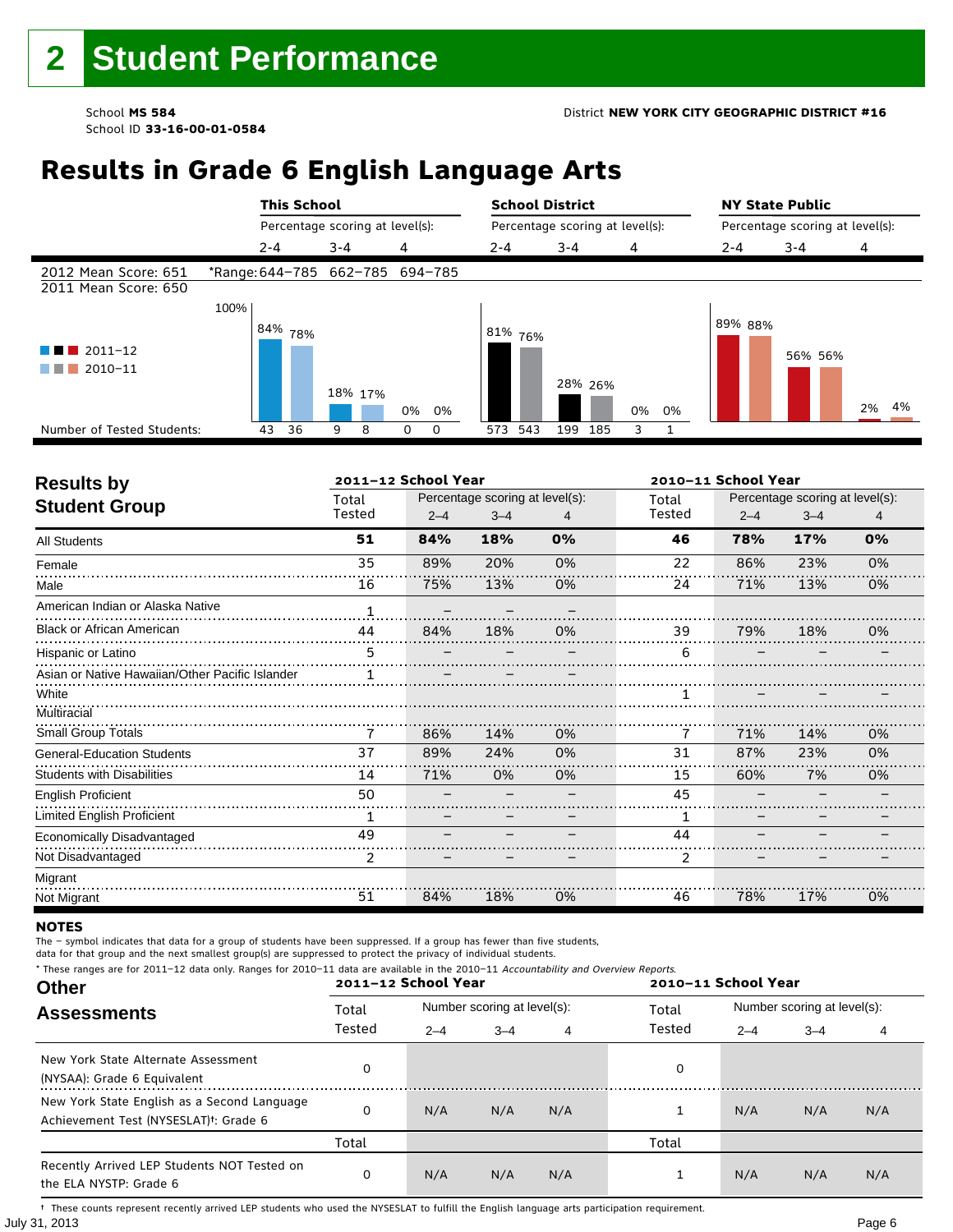# **Results in Grade 6 Mathematics**

|                                              |      | <b>This School</b> |                                 |         | <b>School District</b> |                                 |          |         | <b>NY State Public</b>          |                    |  |
|----------------------------------------------|------|--------------------|---------------------------------|---------|------------------------|---------------------------------|----------|---------|---------------------------------|--------------------|--|
|                                              |      |                    | Percentage scoring at level(s): |         |                        | Percentage scoring at level(s): |          |         | Percentage scoring at level(s): |                    |  |
|                                              |      | $2 - 4$            | $3 - 4$                         | 4       | $2 - 4$                | $3 - 4$                         | 4        | $2 - 4$ | $3 - 4$                         | 4                  |  |
| 2012 Mean Score: 663<br>2011 Mean Score: 649 |      |                    | *Range: 640-780 674-780         | 700-780 |                        |                                 |          |         |                                 |                    |  |
| $\blacksquare$ 2011-12<br>2010-11            | 100% | 88%<br>66%         | 35%<br>21%                      | 2% 4%   | 85% 84%                | 40% 38%                         | 7% 11%   | 92% 92% | 65% 63%                         | 31% <sub>26%</sub> |  |
| Number of Tested Students:                   |      | 45<br>31           | 18<br>10                        | 2       | 601<br>597             | 281 274                         | 76<br>46 |         |                                 |                    |  |
|                                              |      |                    |                                 |         |                        |                                 |          |         |                                 |                    |  |

| <b>Results by</b>                               |              | 2011-12 School Year |                                 |    |        | 2010-11 School Year |                                 |    |
|-------------------------------------------------|--------------|---------------------|---------------------------------|----|--------|---------------------|---------------------------------|----|
| <b>Student Group</b>                            | Total        |                     | Percentage scoring at level(s): |    | Total  |                     | Percentage scoring at level(s): |    |
|                                                 | Tested       | $2 - 4$             | $3 - 4$                         | 4  | Tested | $2 - 4$             | $3 - 4$                         | 4  |
| <b>All Students</b>                             | 51           | 88%                 | 35%                             | 2% | 47     | 66%                 | 21%                             | 4% |
| Female                                          | 35           | 91%                 | 46%                             | 3% | 23     | 78%                 | 17%                             | 4% |
| Male                                            | 16           | 81%                 | 13%                             | 0% | 24     | 54%                 | 25%                             | 4% |
| American Indian or Alaska Native                | $\mathbf{1}$ |                     |                                 |    |        |                     |                                 |    |
| <b>Black or African American</b>                | 44           | 86%                 | 34%                             | 2% | 39     | 74%                 | 23%                             | 5% |
| Hispanic or Latino                              | 5            |                     |                                 |    |        |                     |                                 |    |
| Asian or Native Hawaiian/Other Pacific Islander | 1            |                     |                                 |    |        |                     |                                 |    |
| White                                           |              |                     |                                 |    |        |                     |                                 |    |
| Multiracial                                     |              |                     |                                 |    |        |                     |                                 |    |
| <b>Small Group Totals</b>                       | 7            | 100%                | 43%                             | 0% | 8      | 25%                 | 13%                             | 0% |
| <b>General-Education Students</b>               | 37           | 92%                 | 43%                             | 3% | 32     | 72%                 | 31%                             | 6% |
| <b>Students with Disabilities</b>               | 14           | 79%                 | 14%                             | 0% | 15     | 53%                 | 0%                              | 0% |
| <b>English Proficient</b>                       | 50           |                     |                                 |    | 45     |                     |                                 |    |
| Limited English Proficient                      |              |                     |                                 |    | 2      |                     |                                 |    |
| Economically Disadvantaged                      | 49           |                     |                                 |    | 45     |                     |                                 |    |
| Not Disadvantaged                               | 2            |                     |                                 |    | 2      |                     |                                 |    |
| Migrant                                         |              |                     |                                 |    |        |                     |                                 |    |
| Not Migrant                                     | 51           | 88%                 | 35%                             | 2% | 47     | 66%                 | 21%                             | 4% |

#### **NOTES**

The – symbol indicates that data for a group of students have been suppressed. If a group has fewer than five students,

| <b>Other</b><br><b>Assessments</b>                                 |        | * These ranges are for 2011–12 data only. Ranges for 2010–11 data are available in the 2010–11 Accountability and Overview Reports.<br>2011-12 School Year<br>2010-11 School Year |         |  |        |                             |         |  |  |
|--------------------------------------------------------------------|--------|-----------------------------------------------------------------------------------------------------------------------------------------------------------------------------------|---------|--|--------|-----------------------------|---------|--|--|
|                                                                    | Total  | Number scoring at level(s):                                                                                                                                                       |         |  | Total  | Number scoring at level(s): |         |  |  |
|                                                                    | Tested | $2 - 4$                                                                                                                                                                           | $3 - 4$ |  | Tested | $2 - 4$                     | $3 - 4$ |  |  |
| New York State Alternate Assessment<br>(NYSAA): Grade 6 Equivalent |        |                                                                                                                                                                                   |         |  |        |                             |         |  |  |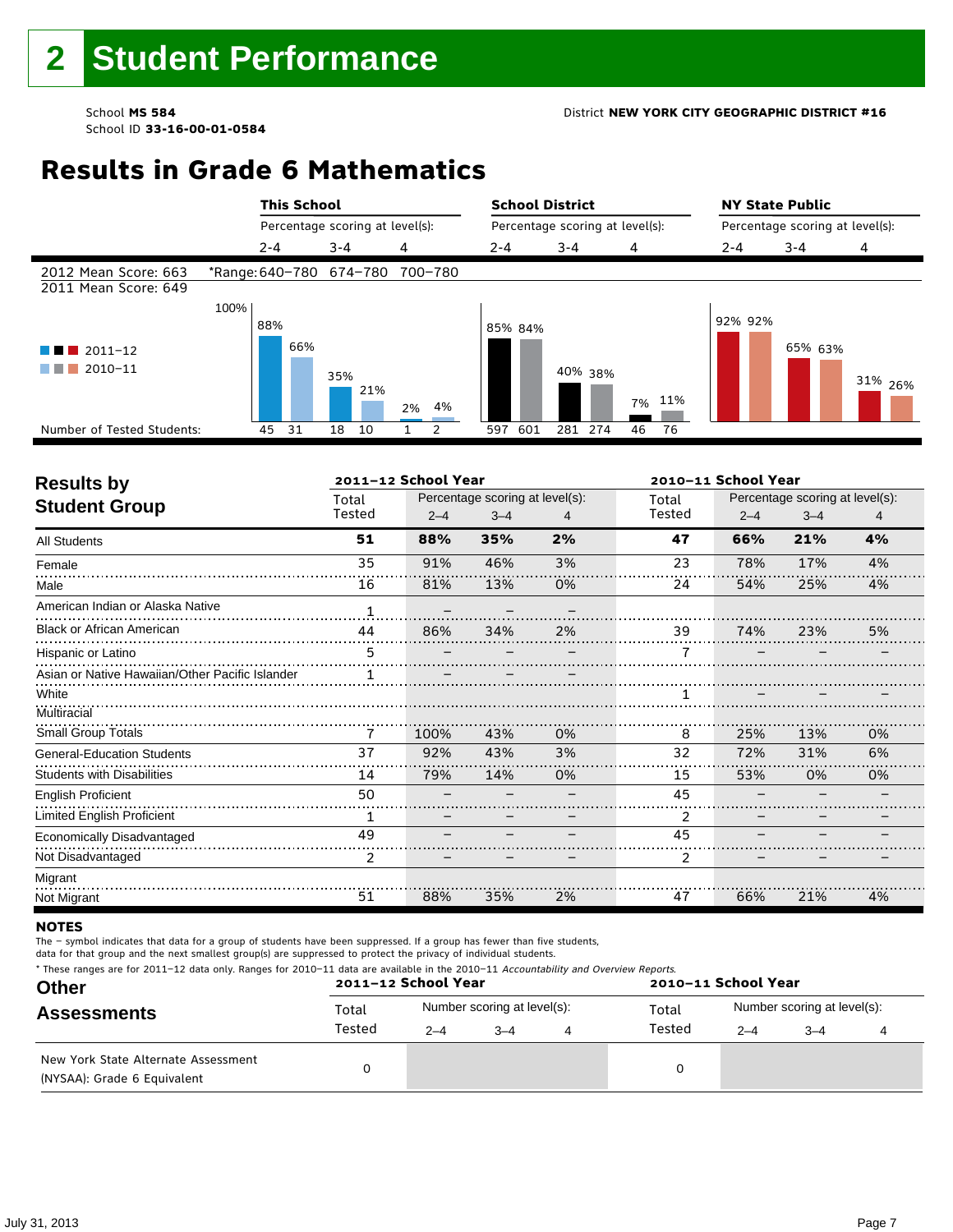# **Results in Grade 7 English Language Arts**

|                                                     |      | <b>This School</b> |                                 |                  | <b>School District</b> |                                 |                    | <b>NY State Public</b> |                                 |       |
|-----------------------------------------------------|------|--------------------|---------------------------------|------------------|------------------------|---------------------------------|--------------------|------------------------|---------------------------------|-------|
|                                                     |      |                    | Percentage scoring at level(s): |                  |                        | Percentage scoring at level(s): |                    |                        | Percentage scoring at level(s): |       |
|                                                     |      | $2 - 4$            | $3 - 4$                         | 4                | $2 - 4$                | $3 - 4$                         | 4                  | $2 - 4$                | $3 - 4$                         | 4     |
| 2012 Mean Score: 651<br>2011 Mean Score: 649        |      |                    | *Range: 642-790 665-790         | 698-790          |                        |                                 |                    |                        |                                 |       |
| $\blacksquare$ 2011-12<br>a sa na<br>2010-11<br>. . | 100% | 80% 84%            |                                 |                  | 86% 83%                | 29%<br>18%                      |                    | 92% 91%                | 52% 48%                         |       |
|                                                     |      |                    | 14%<br>9%                       | 0% 0%            |                        |                                 | 0%<br>0%           |                        |                                 | 4% 4% |
| Number of Tested Students:                          |      | 56<br>41           | 6                               | 0<br>$\mathbf 0$ | 541<br>609             | 203<br>118                      | $\mathcal{P}$<br>1 |                        |                                 |       |

٦

| <b>Results by</b>                               |                | 2011-12 School Year |                                 |    |        | 2010-11 School Year |                                 |    |
|-------------------------------------------------|----------------|---------------------|---------------------------------|----|--------|---------------------|---------------------------------|----|
| <b>Student Group</b>                            | Total          |                     | Percentage scoring at level(s): |    | Total  |                     | Percentage scoring at level(s): |    |
|                                                 | Tested         | $2 - 4$             | $3 - 4$                         |    | Tested | $2 - 4$             | $3 - 4$                         | 4  |
| <b>All Students</b>                             | 51             | 80%                 | 14%                             | 0% | 67     | 84%                 | 9%                              | 0% |
| Female                                          | 25             | 96%                 | 20%                             | 0% | 36     | 83%                 | 8%                              | 0% |
| Male                                            | 26             | 65%                 | 8%                              | 0% | 31     | 84%                 | 10%                             | 0% |
| American Indian or Alaska Native                |                |                     |                                 |    |        |                     |                                 |    |
| <b>Black or African American</b>                | 42             | 81%                 | 12%                             | 0% | 59     | 85%                 | 10%                             | 0% |
| Hispanic or Latino                              |                |                     |                                 |    | 6      |                     |                                 |    |
| Asian or Native Hawaiian/Other Pacific Islander |                |                     |                                 |    |        |                     |                                 |    |
| White                                           | $\overline{2}$ |                     |                                 |    |        |                     |                                 |    |
| Multiracial                                     |                |                     |                                 |    |        |                     |                                 |    |
| Small Group Totals                              | 9              | 78%                 | 22%                             | 0% | 8      | 75%                 | 0%                              | 0% |
| <b>General-Education Students</b>               | 38             | 87%                 | 13%                             | 0% | 54     | 89%                 | 11%                             | 0% |
| <b>Students with Disabilities</b>               | 13             | 62%                 | 15%                             | 0% | 13     | 62%                 | 0%                              | 0% |
| <b>English Proficient</b>                       | 49             |                     |                                 |    | 64     |                     |                                 |    |
| <b>Limited English Proficient</b>               | 2              |                     |                                 |    | 3      |                     |                                 |    |
| Economically Disadvantaged                      | 48             |                     |                                 |    | 64     |                     |                                 |    |
| Not Disadvantaged                               | 3              |                     |                                 |    | 3      |                     |                                 |    |
| Migrant                                         |                |                     |                                 |    |        |                     |                                 |    |
| Not Migrant                                     | 51             | 80%                 | 14%                             | 0% | 67     | 84%                 | 9%                              | 0% |

#### **NOTES**

The – symbol indicates that data for a group of students have been suppressed. If a group has fewer than five students,

data for that group and the next smallest group(s) are suppressed to protect the privacy of individual students.

**Other Assessments**  2011-12 School Year Number scoring at level(s): Total Number scoring at level(s): 2–4 3–4 4 2–4 3–4 4 \* These ranges are for 2011–12 data only. Ranges for 2010–11 data are available in the 2010–11 Accountability and Overview Reports. **2011–12 School Year 2010–11 School Year** Total Tested Total Tested New York State Alternate Assessment (NYSAA): Grade 7 Equivalent <sup>0</sup> <sup>0</sup> New York State English as a Second Language Achievement Test (NYSESLAT)†: Grade 7 <sup>1</sup> N/A N/A N/A <sup>0</sup> N/A N/A N/A Total Total Recently Arrived LEP Students NOT Tested on the ELA NYSTP: Grade 7 1 N/A N/A N/A 0 N/A N/A N/A

July 31, 2013 Page 8 † These counts represent recently arrived LEP students who used the NYSESLAT to fulfill the English language arts participation requirement.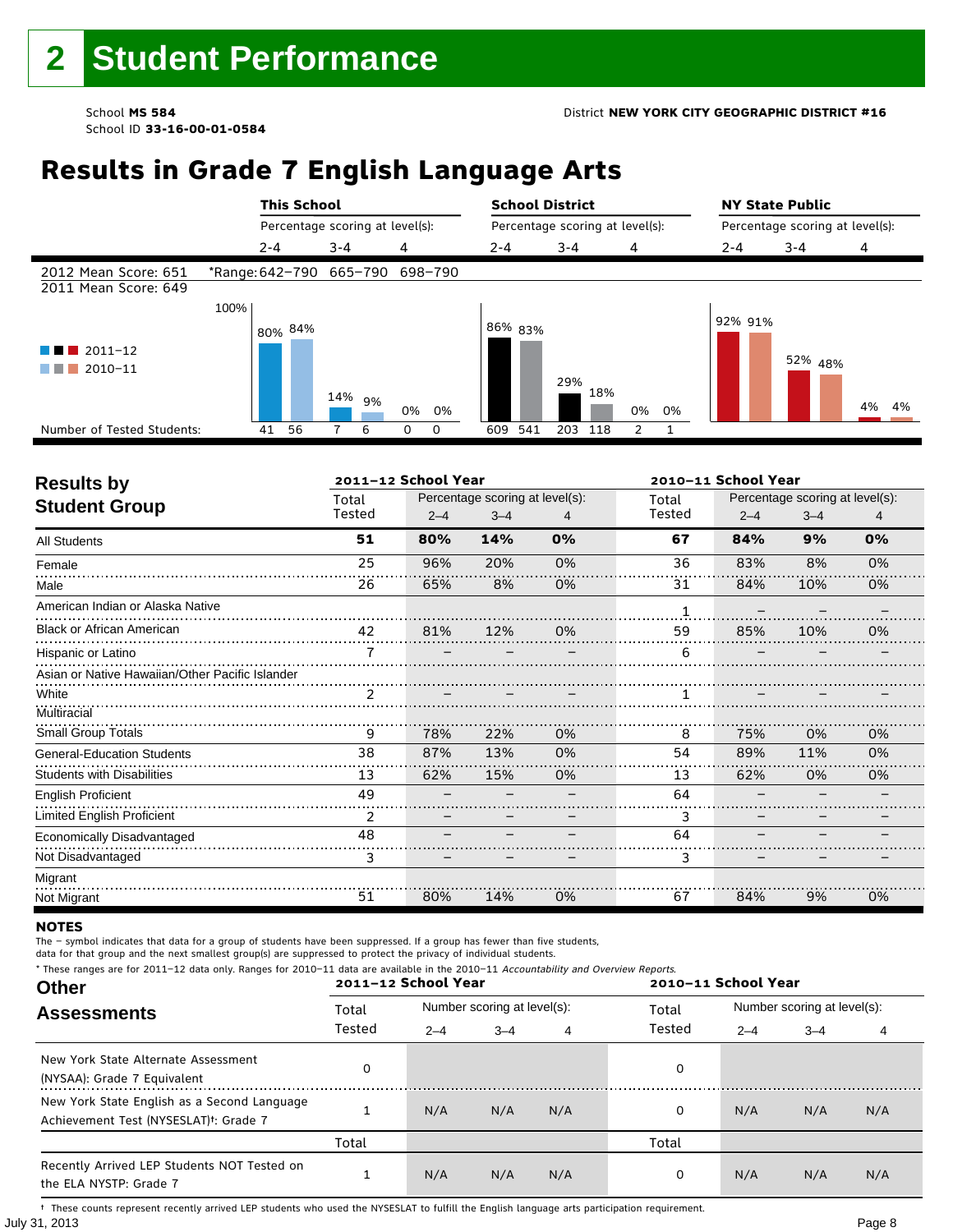# **Results in Grade 7 Mathematics**

|                                              |      | <b>This School</b> |                                 |          | <b>School District</b>          |            |           |                                 | <b>NY State Public</b> |         |
|----------------------------------------------|------|--------------------|---------------------------------|----------|---------------------------------|------------|-----------|---------------------------------|------------------------|---------|
|                                              |      |                    | Percentage scoring at level(s): |          | Percentage scoring at level(s): |            |           | Percentage scoring at level(s): |                        |         |
|                                              |      | $2 - 4$            | $3 - 4$                         | 4        | $2 - 4$                         | $3 - 4$    | 4         | $2 - 4$                         | $3 - 4$                | 4       |
| 2012 Mean Score: 654<br>2011 Mean Score: 650 |      |                    | *Range: 639-800 670-800         | 694-800  |                                 |            |           |                                 |                        |         |
| $2011 - 12$<br>a sa B<br>2010-11             | 100% | 75% 73%            | $31\%$ 24%                      | 4%<br>1% | 84% 82%                         | 44%<br>35% | 14%<br>7% | 91% 92%                         | 65% 65%                | 31% 30% |
| Number of Tested Students:                   |      | 39<br>49           | 16 16                           |          | 539<br>597                      | 232<br>311 | 101<br>47 |                                 |                        |         |
|                                              |      |                    |                                 |          |                                 |            |           |                                 |                        |         |

| <b>Results by</b>                               |                | 2011-12 School Year |                                 |    |        | 2010-11 School Year |                                 |    |
|-------------------------------------------------|----------------|---------------------|---------------------------------|----|--------|---------------------|---------------------------------|----|
| <b>Student Group</b>                            | Total          |                     | Percentage scoring at level(s): |    | Total  |                     | Percentage scoring at level(s): |    |
|                                                 | Tested         | $2 - 4$             | $3 - 4$                         | 4  | Tested | $2 - 4$             | $3 - 4$                         | 4  |
| <b>All Students</b>                             | 52             | 75%                 | 31%                             | 4% | 67     | 73%                 | 24%                             | 1% |
| Female                                          | 26             | 85%                 | 35%                             | 4% | 36     | 75%                 | 22%                             | 0% |
| Male                                            | 26             | 65%                 | 27%                             | 4% | 31     | 71%                 | 26%                             | 3% |
| American Indian or Alaska Native                |                |                     |                                 |    |        |                     |                                 |    |
| <b>Black or African American</b>                | 43             | 77%                 | 30%                             | 5% | 59     | 75%                 | 25%                             | 2% |
| Hispanic or Latino                              |                |                     |                                 |    | 6      |                     |                                 |    |
| Asian or Native Hawaiian/Other Pacific Islander |                |                     |                                 |    |        |                     |                                 |    |
| White                                           | $\overline{2}$ |                     |                                 |    |        |                     |                                 |    |
| Multiracial                                     |                |                     |                                 |    |        |                     |                                 |    |
| <b>Small Group Totals</b>                       | 9              | 67%                 | 33%                             | 0% | 8      | 63%                 | 13%                             | 0% |
| <b>General-Education Students</b>               | 39             | 87%                 | 33%                             | 5% | 54     | 80%                 | 30%                             | 2% |
| <b>Students with Disabilities</b>               | 13             | 38%                 | 23%                             | 0% | 13     | 46%                 | 0%                              | 0% |
| <b>English Proficient</b>                       | 49             |                     |                                 |    | 64     |                     |                                 |    |
| Limited English Proficient                      | 3              |                     |                                 |    | 3      |                     |                                 |    |
| Economically Disadvantaged                      | 49             |                     |                                 |    | 64     |                     |                                 |    |
| Not Disadvantaged                               | 3              |                     |                                 |    | 3      |                     |                                 |    |
| Migrant                                         |                |                     |                                 |    |        |                     |                                 |    |
| Not Migrant                                     | 52             | 75%                 | 31%                             | 4% | 67     | 73%                 | 24%                             | 1% |

#### **NOTES**

The – symbol indicates that data for a group of students have been suppressed. If a group has fewer than five students,

|  |  |  | * These ranges are for 2011-12 data only. Ranges for 2010-11 data are available in the 2010-11 Accountability and Overview Reports. |
|--|--|--|-------------------------------------------------------------------------------------------------------------------------------------|
|--|--|--|-------------------------------------------------------------------------------------------------------------------------------------|

| <b>Other</b><br><b>Assessments</b>                                 |        | 2011-12 School Year         |      |  | 2010-11 School Year |                             |         |  |  |
|--------------------------------------------------------------------|--------|-----------------------------|------|--|---------------------|-----------------------------|---------|--|--|
|                                                                    | Total  | Number scoring at level(s): |      |  | Total               | Number scoring at level(s): |         |  |  |
|                                                                    | Tested | $2 - 4$                     | $-4$ |  | Tested              | $2 - 4$                     | $3 - 4$ |  |  |
| New York State Alternate Assessment<br>(NYSAA): Grade 7 Equivalent |        |                             |      |  | 0                   |                             |         |  |  |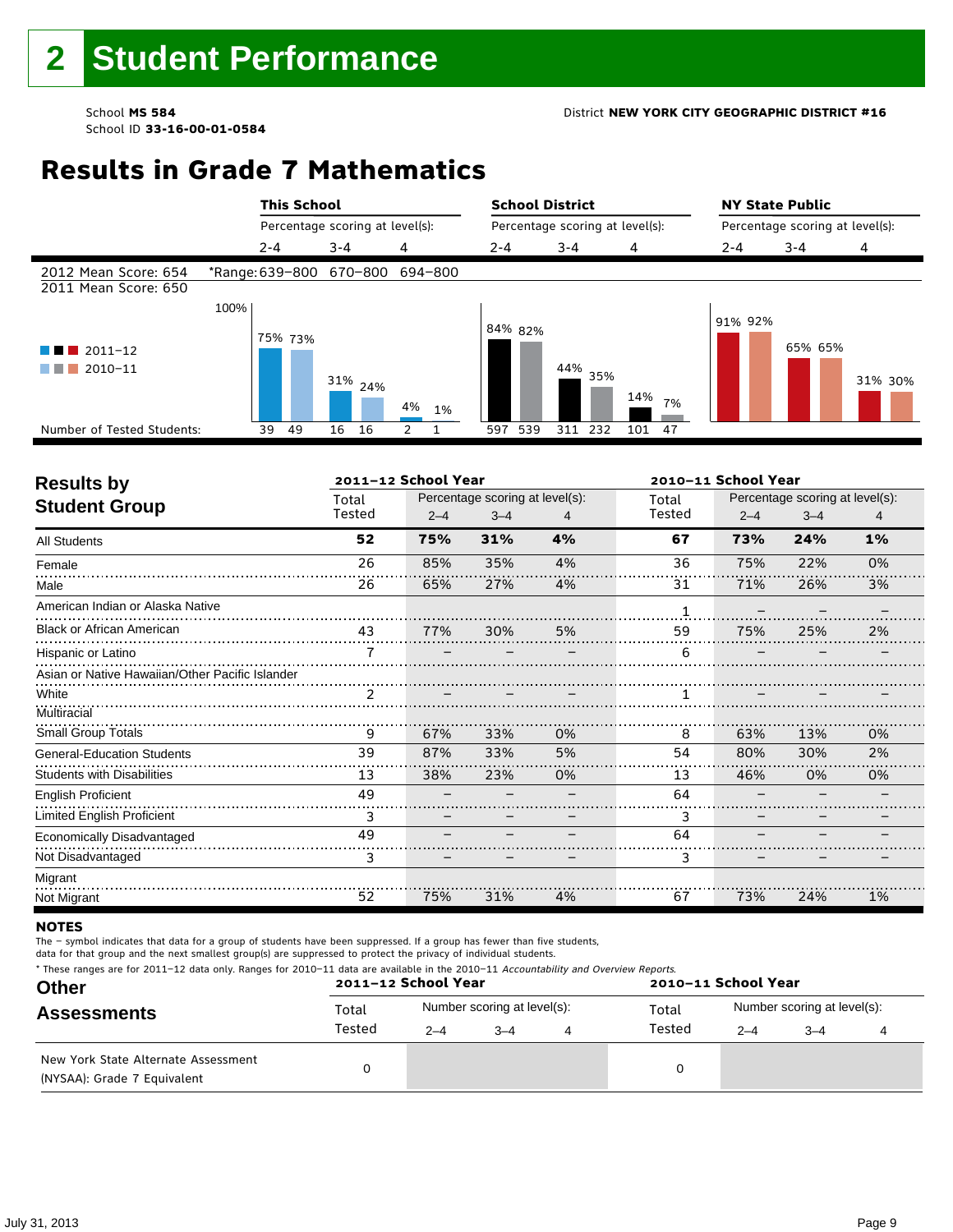# **Results in Grade 8 English Language Arts**

|                                              |      | <b>This School</b> |                                 |                  | <b>School District</b> |                                 |               | <b>NY State Public</b> |                                 |       |
|----------------------------------------------|------|--------------------|---------------------------------|------------------|------------------------|---------------------------------|---------------|------------------------|---------------------------------|-------|
|                                              |      |                    | Percentage scoring at level(s): |                  |                        | Percentage scoring at level(s): |               |                        | Percentage scoring at level(s): |       |
|                                              |      | $2 - 4$            | $3 - 4$                         | $\overline{4}$   | $2 - 4$                | $3 - 4$                         | 4             | $2 - 4$                | $3 - 4$                         | 4     |
| 2012 Mean Score: 644<br>2011 Mean Score: 641 |      |                    | *Range: 628-790 658-790         | 699-790          |                        |                                 |               |                        |                                 |       |
| $\blacksquare$ 2011-12<br>2010-11            | 100% | 86%<br>78%         | 22%<br>13%                      | 0%<br>0%         | 87% 83%                | 23% 23%                         | 0%<br>0%      | 93% 92%                | 50% 47%                         | 2% 2% |
| Number of Tested Students:                   |      | 70<br>55           | 14<br>12                        | 0<br>$\mathbf 0$ | 588<br>573             | 152 165                         | $\Omega$<br>1 |                        |                                 |       |

٦

| <b>Results by</b>                               |        | 2011-12 School Year |                                 |    |        | 2010-11 School Year |                                 |    |
|-------------------------------------------------|--------|---------------------|---------------------------------|----|--------|---------------------|---------------------------------|----|
| <b>Student Group</b>                            | Total  |                     | Percentage scoring at level(s): |    | Total  |                     | Percentage scoring at level(s): |    |
|                                                 | Tested | $2 - 4$             | $3 - 4$                         |    | Tested | $2 - 4$             | $3 - 4$                         | 4  |
| <b>All Students</b>                             | 64     | 86%                 | 22%                             | 0% | 90     | 78%                 | 13%                             | 0% |
| Female                                          | 32     | 88%                 | 25%                             | 0% | 42     | 74%                 | 10%                             | 0% |
| Male                                            | 32     | 84%                 | 19%                             | 0% | 48     | 81%                 | 17%                             | 0% |
| American Indian or Alaska Native                | 1      |                     |                                 |    |        |                     |                                 |    |
| <b>Black or African American</b>                | 54     | 87%                 | 24%                             | 0% | 75     | 77%                 | 15%                             | 0% |
| Hispanic or Latino                              | q      |                     |                                 |    | 13     |                     |                                 |    |
| Asian or Native Hawaiian/Other Pacific Islander |        |                     |                                 |    |        |                     |                                 |    |
| White                                           |        |                     |                                 |    |        |                     |                                 |    |
| Multiracial                                     |        |                     |                                 |    |        |                     |                                 |    |
| Small Group Totals                              | 10     | 80%                 | 10%                             | 0% | 15     | 80%                 | 7%                              | 0% |
| <b>General-Education Students</b>               | 48     | 96%                 | 29%                             | 0% | 75     | 85%                 | 16%                             | 0% |
| <b>Students with Disabilities</b>               | 16     | 56%                 | 0%                              | 0% | 15     | 40%                 | 0%                              | 0% |
| English Proficient                              | 62     |                     |                                 |    | 89     |                     |                                 |    |
| <b>Limited English Proficient</b>               | 2      |                     |                                 |    |        |                     |                                 |    |
| Economically Disadvantaged                      | 59     | 85%                 | 20%                             | 0% | 86     |                     |                                 |    |
| Not Disadvantaged                               | 5      | 100%                | 40%                             | 0% | 4      |                     |                                 |    |
| Migrant                                         |        |                     |                                 |    |        |                     |                                 |    |
| Not Migrant                                     | 64     | 86%                 | 22%                             | 0% | 90     | 78%                 | 13%                             | 0% |

#### **NOTES**

The – symbol indicates that data for a group of students have been suppressed. If a group has fewer than five students,

data for that group and the next smallest group(s) are suppressed to protect the privacy of individual students.

\* These ranges are for 2011–12 data only. Ranges for 2010–11 data are available in the 2010–11 Accountability and Overview Reports.

| <b>Other</b>                                                                                      | 2011-12 School Year |                             |         |     | 2010-11 School Year |                             |         |     |  |
|---------------------------------------------------------------------------------------------------|---------------------|-----------------------------|---------|-----|---------------------|-----------------------------|---------|-----|--|
| <b>Assessments</b>                                                                                | Total               | Number scoring at level(s): |         |     | Total               | Number scoring at level(s): |         |     |  |
|                                                                                                   | Tested              | $2 - 4$                     | $3 - 4$ | 4   | Tested              | $2 - 4$                     | $3 - 4$ | 4   |  |
| New York State Alternate Assessment<br>(NYSAA): Grade 8 Equivalent                                | 0                   |                             |         |     | 0                   |                             |         |     |  |
| New York State English as a Second Language<br>Achievement Test (NYSESLAT) <sup>†</sup> : Grade 8 | 0                   | N/A                         | N/A     | N/A | 0                   | N/A                         | N/A     | N/A |  |
|                                                                                                   | Total               |                             |         |     | Total               |                             |         |     |  |
| Recently Arrived LEP Students NOT Tested on<br>the ELA NYSTP: Grade 8                             | 0                   | N/A                         | N/A     | N/A | 0                   | N/A                         | N/A     | N/A |  |

July 31, 2013 Page 10 † These counts represent recently arrived LEP students who used the NYSESLAT to fulfill the English language arts participation requirement.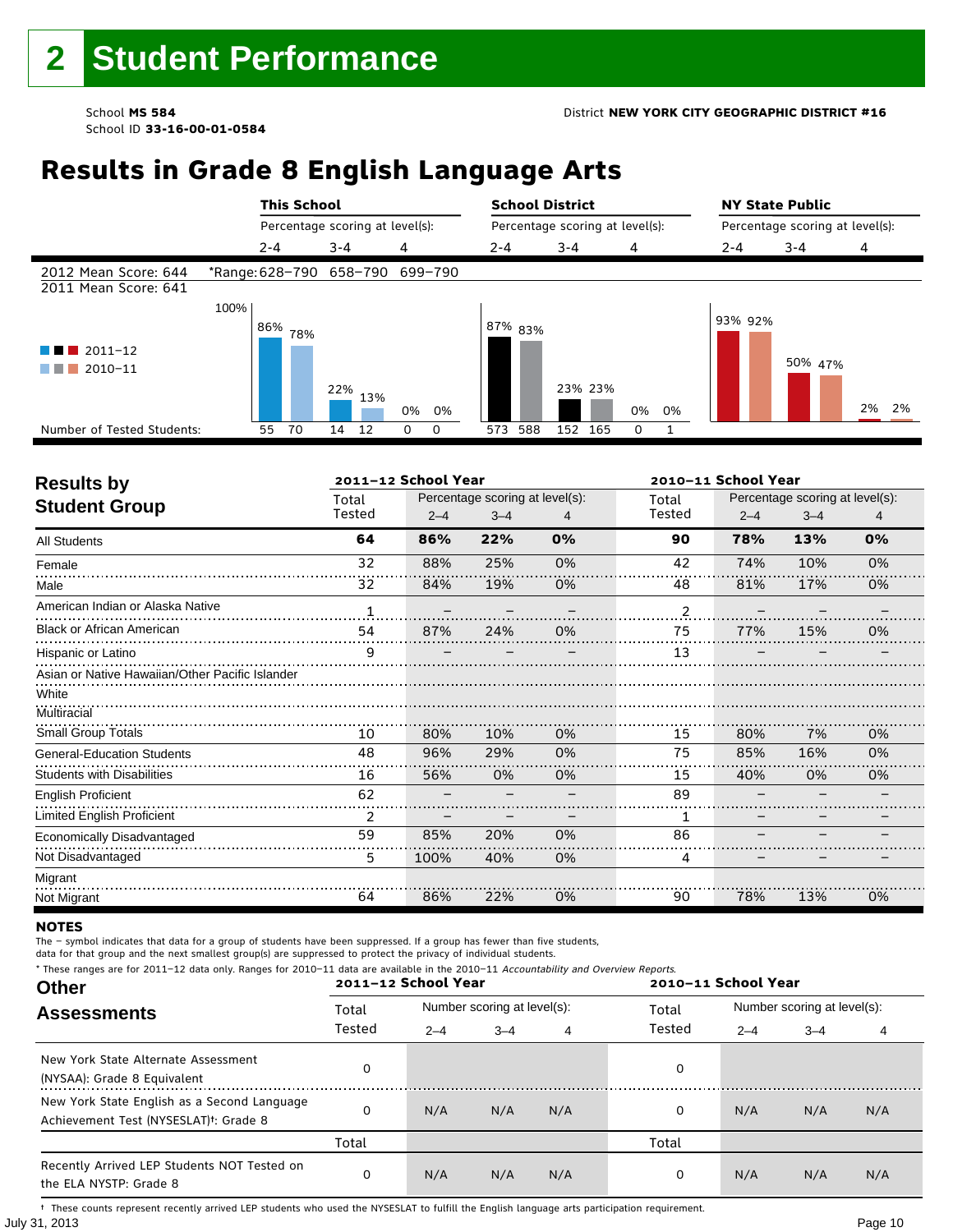# **Results in Grade 8 Mathematics**

|                                              |      | <b>This School</b> |                                 |       | <b>School District</b>          |            |            |                                 | <b>NY State Public</b> |         |
|----------------------------------------------|------|--------------------|---------------------------------|-------|---------------------------------|------------|------------|---------------------------------|------------------------|---------|
|                                              |      |                    | Percentage scoring at level(s): |       | Percentage scoring at level(s): |            |            | Percentage scoring at level(s): |                        |         |
|                                              |      | $2 - 4$            | $3 - 4$                         | 4     | $2 - 4$                         | $3 - 4$    | 4          | 2-4                             | $3 - 4$                | 4       |
| 2012 Mean Score: 657<br>2011 Mean Score: 648 |      |                    | *Range: 639-775 674-775 704-775 |       |                                 |            |            |                                 |                        |         |
| 2011-12<br>2010-11                           | 100% | 80% 76%            | 29% 23%                         | 2% 1% | 87% 82%                         | 41% 38%    | 6%<br>6%   | 93% 91%                         | 61% 60%                | 20% 18% |
| Number of Tested Students:                   |      | 69<br>53           | 19<br>21                        |       | 587<br>580                      | 270<br>273 | - 42<br>42 |                                 |                        |         |
|                                              |      |                    |                                 |       |                                 |            |            |                                 |                        |         |

| <b>Results by</b>                               |              | 2011-12 School Year |                                 |     |                | 2010-11 School Year |                                 |       |
|-------------------------------------------------|--------------|---------------------|---------------------------------|-----|----------------|---------------------|---------------------------------|-------|
| <b>Student Group</b>                            | Total        |                     | Percentage scoring at level(s): |     | Total          |                     | Percentage scoring at level(s): |       |
|                                                 | Tested       | $2 - 4$             | $3 - 4$                         |     | Tested         | $2 - 4$             | $3 - 4$                         | 4     |
| <b>All Students</b>                             | 66           | 80%                 | 29%                             | 2%  | 91             | 76%                 | 23%                             | $1\%$ |
| Female                                          | 33           | 82%                 | 30%                             | 0%  | 42             | 69%                 | 14%                             | 2%    |
| Male                                            | 33           | 79%                 | 27%                             | 3%  | 49             | 82%                 | 31%                             | 0%    |
| American Indian or Alaska Native                | $\mathbf{1}$ |                     |                                 |     | $\overline{c}$ |                     |                                 |       |
| <b>Black or African American</b>                | 56           | 80%                 | 32%                             | 2%  | 75             | 76%                 | 24%                             | 1%    |
| Hispanic or Latino                              | 9            |                     |                                 |     | 14             |                     |                                 |       |
| Asian or Native Hawaiian/Other Pacific Islander |              |                     |                                 |     |                |                     |                                 |       |
| White                                           |              |                     |                                 |     |                |                     |                                 |       |
| Multiracial                                     |              |                     |                                 |     |                |                     |                                 |       |
| <b>Small Group Totals</b>                       | 10           | 80%                 | 10%                             | 0%  | 16             | 75%                 | 19%                             | 0%    |
| <b>General-Education Students</b>               | 50           | 88%                 | 36%                             | 2%  | 76             | 84%                 | 26%                             | 1%    |
| <b>Students with Disabilities</b>               | 16           | 56%                 | 6%                              | 0%  | 15             | 33%                 | 7%                              | 0%    |
| <b>English Proficient</b>                       | 64           |                     |                                 |     | 90             |                     |                                 |       |
| <b>Limited English Proficient</b>               | 2            |                     |                                 |     | 1              |                     |                                 |       |
| Economically Disadvantaged                      | 61           | 80%                 | 26%                             | 0%  | 87             |                     |                                 |       |
| Not Disadvantaged                               | 5            | 80%                 | 60%                             | 20% | 4              |                     |                                 |       |
| Migrant                                         |              |                     |                                 |     |                |                     |                                 |       |
| Not Migrant                                     | 66           | 80%                 | 29%                             | 2%  | 91             | 76%                 | 23%                             | 1%    |

#### **NOTES**

The – symbol indicates that data for a group of students have been suppressed. If a group has fewer than five students,

| <b>Other</b><br><b>Assessments</b>                                 | * These ranges are for 2011–12 data only. Ranges for 2010–11 data are available in the 2010–11 Accountability and Overview Reports.<br>2011-12 School Year<br>2010-11 School Year |         |                             |   |        |                             |         |  |  |
|--------------------------------------------------------------------|-----------------------------------------------------------------------------------------------------------------------------------------------------------------------------------|---------|-----------------------------|---|--------|-----------------------------|---------|--|--|
|                                                                    | Total                                                                                                                                                                             |         | Number scoring at level(s): |   | Total  | Number scoring at level(s): |         |  |  |
|                                                                    | Tested                                                                                                                                                                            | $2 - 4$ | $-4$                        | 4 | Tested | $2 - 4$                     | $3 - 4$ |  |  |
| New York State Alternate Assessment<br>(NYSAA): Grade 8 Equivalent |                                                                                                                                                                                   |         |                             |   |        |                             |         |  |  |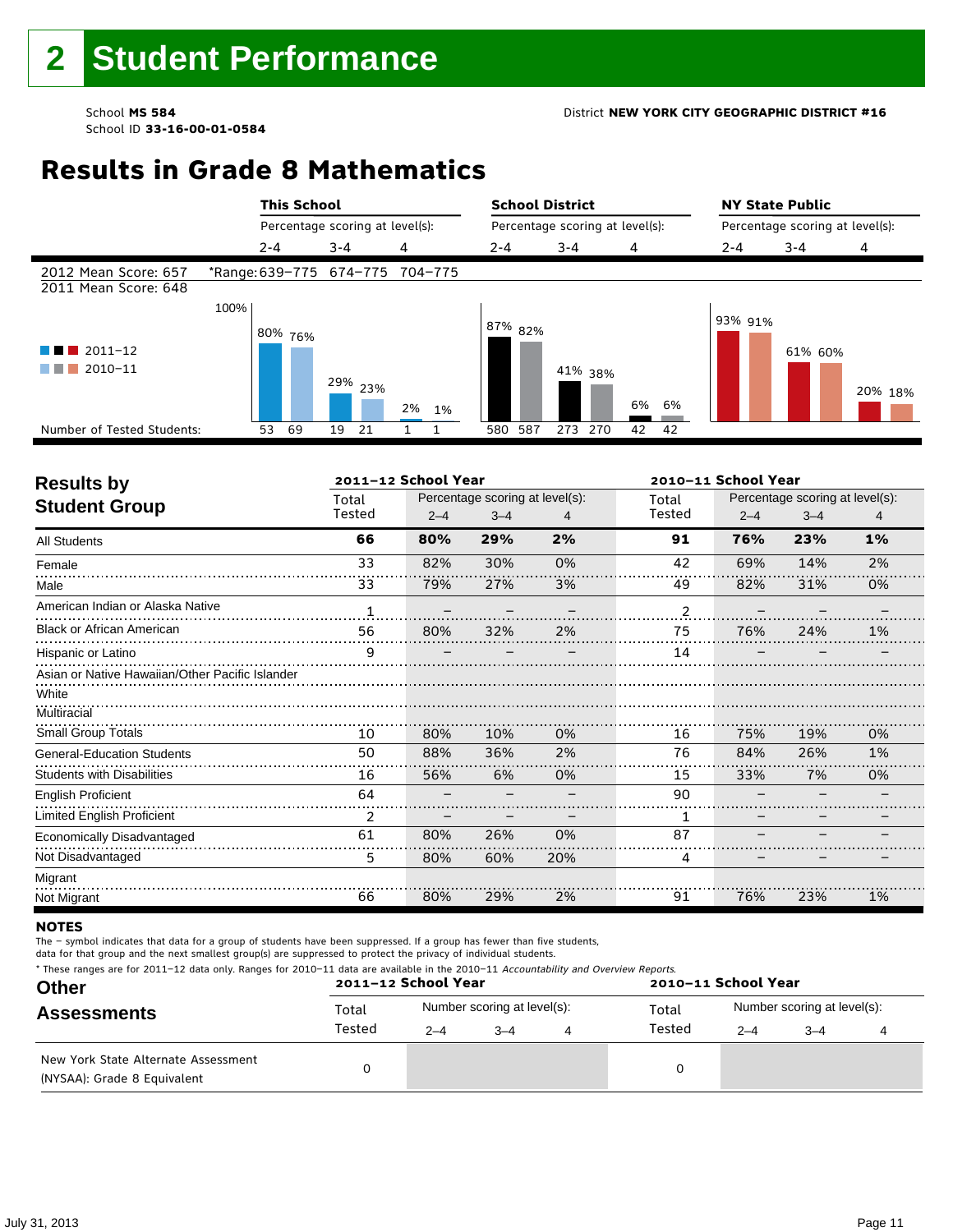School **MS 584** District **NEW YORK CITY GEOGRAPHIC DISTRICT #16** 

School ID **33-16-00-01-0584**

# **Results in Grade 8 Science**

|                                                                                                       | <b>This School</b>     |                                 |                            |         | <b>School District</b>          |   | <b>NY State Public</b>          |         |         |  |  |  |
|-------------------------------------------------------------------------------------------------------|------------------------|---------------------------------|----------------------------|---------|---------------------------------|---|---------------------------------|---------|---------|--|--|--|
|                                                                                                       |                        | Percentage scoring at level(s): |                            |         | Percentage scoring at level(s): |   | Percentage scoring at level(s): |         |         |  |  |  |
|                                                                                                       | $2 - 4$                | $3 - 4$                         | 4                          | $2 - 4$ | $3 - 4$                         | 4 | $2 - 4$                         | $3 - 4$ | 4       |  |  |  |
| 100%<br>$\blacksquare$ $\blacksquare$ 2011-12<br>$\blacksquare$ 2010-11<br>Number of Tested Students: | 71%<br>60%<br>49<br>45 | 40%<br>21%<br>17<br>25          | 2%<br>2%<br>$\overline{2}$ |         |                                 |   | 93% 94%                         | 73% 72% | 30% 28% |  |  |  |

| <b>Results by</b>                               |              | 2011-12 School Year |                                 | 2010-11 School Year |        |                                 |         |    |  |
|-------------------------------------------------|--------------|---------------------|---------------------------------|---------------------|--------|---------------------------------|---------|----|--|
| <b>Student Group</b>                            | Total        |                     | Percentage scoring at level(s): |                     | Total  | Percentage scoring at level(s): |         |    |  |
|                                                 | Tested       | $2 - 4$             | $3 - 4$                         | 4                   | Tested | $2 - 4$                         | $3 - 4$ | 4  |  |
| <b>All Students</b>                             | 63           | 71%                 | 40%                             | 2%                  | 82     | 60%                             | 21%     | 2% |  |
| Female                                          | 32           | 69%                 | 44%                             | 0%                  | 38     | 53%                             | 13%     | 3% |  |
| Male                                            | 31           | 74%                 | 35%                             | 3%                  | 44     | 66%                             | 27%     | 2% |  |
| American Indian or Alaska Native                | $\mathbf{1}$ |                     |                                 |                     | 2      |                                 |         |    |  |
| <b>Black or African American</b>                | 54           | 72%                 | 43%                             | 2%                  | 67     | 58%                             | 22%     | 3% |  |
| Hispanic or Latino                              | 8            |                     |                                 |                     | 13     |                                 |         |    |  |
| Asian or Native Hawaiian/Other Pacific Islander |              |                     |                                 |                     |        |                                 |         |    |  |
| White                                           |              |                     |                                 |                     |        |                                 |         |    |  |
| Multiracial                                     |              |                     |                                 |                     |        |                                 |         |    |  |
| <b>Small Group Totals</b>                       | 9            | 67%                 | 22%                             | 0%                  | 15     | 67%                             | 13%     | 0% |  |
| <b>General-Education Students</b>               | 47           | 79%                 | 53%                             | 2%                  | 70     | 64%                             | 24%     | 3% |  |
| <b>Students with Disabilities</b>               | 16           | 50%                 | 0%                              | 0%                  | 12     | 33%                             | 0%      | 0% |  |
| <b>English Proficient</b>                       | 61           |                     |                                 |                     | 81     |                                 |         |    |  |
| Limited English Proficient                      | 2            |                     |                                 |                     | 1      |                                 |         |    |  |
| Economically Disadvantaged                      | 58           | 71%                 | 36%                             | 2%                  | 78     |                                 |         |    |  |
| Not Disadvantaged                               | 5            | 80%                 | 80%                             | 0%                  | 4      |                                 |         |    |  |
| Migrant                                         |              |                     |                                 |                     |        |                                 |         |    |  |
| Not Migrant                                     | 63           | 71%                 | 40%                             | 2%                  | 82     | 60%                             | 21%     | 2% |  |

#### **NOTES**

The – symbol indicates that data for a group of students have been suppressed. If a group has fewer than five students,

| <b>Other</b>                                                       |        | 2011-12 School Year |                             |   | 2010-11 School Year |                             |         |  |  |  |  |
|--------------------------------------------------------------------|--------|---------------------|-----------------------------|---|---------------------|-----------------------------|---------|--|--|--|--|
| <b>Assessments</b>                                                 | Total  |                     | Number scoring at level(s): |   | Total               | Number scoring at level(s): |         |  |  |  |  |
|                                                                    | Tested | $2 - 4$             | $-4$                        | 4 | Tested              | $2 - 4$                     | $3 - 4$ |  |  |  |  |
| New York State Alternate Assessment<br>(NYSAA): Grade 8 Equivalent |        |                     |                             |   |                     |                             |         |  |  |  |  |
| <b>Regents Science</b>                                             |        |                     |                             |   |                     |                             |         |  |  |  |  |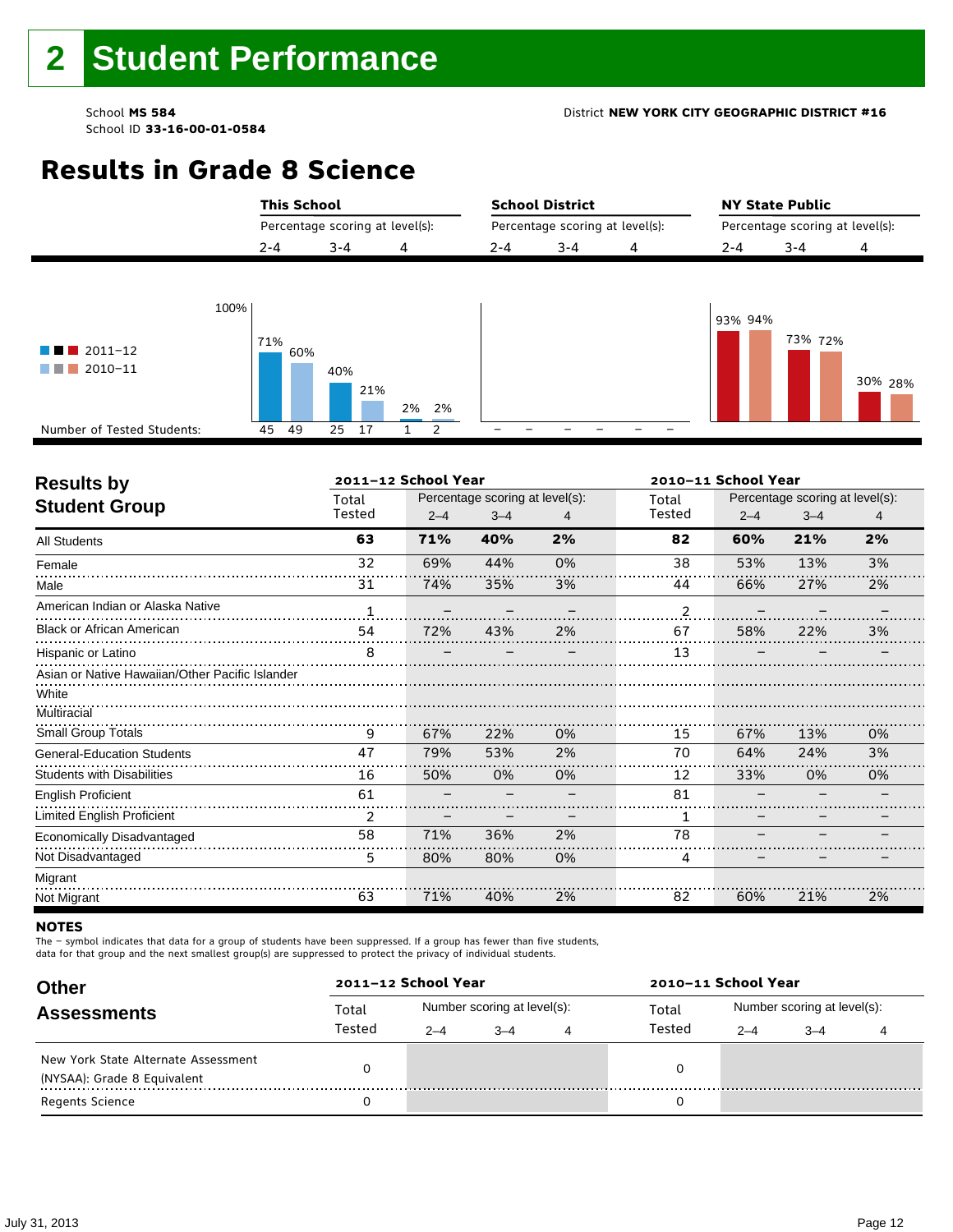# School **MS 584**<br>School ID **33-16-00-01-0584** District **NEW YORK CITY GEOGRAPHIC DISTRICT**<br>#16

### **Regents Exams**

|                                       |             | <b>All Students</b>       |      |                                                       |    |                           | <b>General-Education Students</b> |                                                |    | <b>Students with Disabilities</b> |                                                       |    |    |  |
|---------------------------------------|-------------|---------------------------|------|-------------------------------------------------------|----|---------------------------|-----------------------------------|------------------------------------------------|----|-----------------------------------|-------------------------------------------------------|----|----|--|
|                                       |             | Total                     |      | Percentage of students<br>Tested scoring at or above: |    | Total<br>Tested           |                                   | Percentage of students<br>scoring at or above: |    |                                   | Percentage of students<br>Tested scoring at or above: |    |    |  |
|                                       |             |                           | 55   | 65                                                    | 85 |                           | 55                                | 65                                             | 85 |                                   | 55                                                    | 65 | 85 |  |
| Comprehensive English                 | $2011 - 12$ | $\overline{\mathfrak{o}}$ |      |                                                       |    | $\overline{\mathfrak{o}}$ |                                   |                                                |    | $\overline{\mathfrak{o}}$         |                                                       |    |    |  |
|                                       | $2010 - 11$ | $\circ$                   |      |                                                       |    | 0                         |                                   |                                                |    | 0                                 |                                                       |    |    |  |
|                                       | $2009 - 10$ | 0                         |      |                                                       |    | 0                         |                                   |                                                |    | 0                                 |                                                       |    |    |  |
| Integrated Algebra                    | $2011 - 12$ | 21                        | 100% | 76%                                                   | 0% | 20                        |                                   |                                                | —  | 1                                 |                                                       |    |    |  |
|                                       | $2010 - 11$ | 24                        | 54%  | 33%                                                   | 0% | 21                        |                                   |                                                |    | 3                                 |                                                       |    |    |  |
|                                       | $2009 - 10$ | $\circ$                   |      |                                                       |    | $\circ$                   |                                   |                                                |    | 0                                 |                                                       |    |    |  |
| Geometry                              | $2011 - 12$ | 0                         |      |                                                       |    | 0                         |                                   |                                                |    | Ō                                 |                                                       |    |    |  |
|                                       | $2010 - 11$ | $\circ$                   |      |                                                       |    | $\circ$                   |                                   |                                                |    | 0                                 |                                                       |    |    |  |
|                                       | $2009 - 10$ | $\circ$                   |      |                                                       |    | 0                         |                                   |                                                |    | $\circ$                           |                                                       |    |    |  |
| Algebra 2/Trigonometry                | $2011 - 12$ | 0                         |      |                                                       |    | 0                         |                                   |                                                |    | 0                                 |                                                       |    |    |  |
|                                       | $2010 - 11$ | $\circ$                   |      |                                                       |    | $\circ$                   |                                   |                                                |    | 0                                 |                                                       |    |    |  |
|                                       | $2009 - 10$ | $\circ$                   |      |                                                       |    | $\circ$                   |                                   |                                                |    | 0                                 |                                                       |    |    |  |
| Global History and Geography          | $2011 - 12$ | 0                         |      |                                                       |    | $\overline{0}$            |                                   |                                                |    | $\overline{0}$                    |                                                       |    |    |  |
|                                       | $2010 - 11$ | 0                         |      |                                                       |    | $\circ$                   |                                   |                                                |    | 0                                 |                                                       |    |    |  |
|                                       | $2009 - 10$ | 0                         |      |                                                       |    | $\circ$                   |                                   |                                                |    | 0                                 |                                                       |    |    |  |
| U.S. History and Government           | $2011 - 12$ | $\overline{0}$            |      |                                                       |    | $\overline{0}$            |                                   |                                                |    | $\overline{0}$                    |                                                       |    |    |  |
|                                       | $2010 - 11$ | $\circ$                   |      |                                                       |    | $\circ$                   |                                   |                                                |    | 0                                 |                                                       |    |    |  |
|                                       | $2009 - 10$ | $\circ$                   |      |                                                       |    | $\circ$                   |                                   |                                                |    | 0                                 |                                                       |    |    |  |
| Living Environment                    | $2011 - 12$ | $\overline{0}$            |      |                                                       |    | $\overline{0}$            |                                   |                                                |    | $\overline{0}$                    |                                                       |    |    |  |
|                                       | $2010 - 11$ | $\circ$                   |      |                                                       |    | $\Omega$                  |                                   |                                                |    | 0                                 |                                                       |    |    |  |
|                                       | $2009 - 10$ | 0                         |      |                                                       |    | $\circ$                   |                                   |                                                |    | 0                                 |                                                       |    |    |  |
| <b>Physical Setting/Earth Science</b> | $2011 - 12$ | 0                         |      |                                                       |    | 0                         |                                   |                                                |    | 0                                 |                                                       |    |    |  |
|                                       | $2010 - 11$ | $\circ$                   |      |                                                       |    | $\circ$                   |                                   |                                                |    | 0                                 |                                                       |    |    |  |
|                                       | $2009 - 10$ | $\circ$                   |      |                                                       |    | $\circ$                   |                                   |                                                |    | 0                                 |                                                       |    |    |  |
| Physical Setting/Chemistry            | $2011 - 12$ | 0                         |      |                                                       |    | 0                         |                                   |                                                |    | Ō                                 |                                                       |    |    |  |
|                                       | $2010 - 11$ | 0                         |      |                                                       |    | 0                         |                                   |                                                |    | 0                                 |                                                       |    |    |  |
|                                       | $2009 - 10$ | 0                         |      |                                                       |    | 0                         |                                   |                                                |    | 0                                 |                                                       |    |    |  |
| <b>Physical Setting/Physics</b>       | $2011 - 12$ | $\overline{0}$            |      |                                                       |    | $\overline{0}$            |                                   |                                                |    | $\overline{0}$                    |                                                       |    |    |  |
|                                       | $2010 - 11$ | $\circ$                   |      |                                                       |    | $\circ$                   |                                   |                                                |    | 0                                 |                                                       |    |    |  |
|                                       | $2009 - 10$ | $\circ$                   |      |                                                       |    | $\Omega$                  |                                   |                                                |    | 0                                 |                                                       |    |    |  |

#### NOTE

The — symbol indicates that data for a group of students have been suppressed. If a group has fewer than five